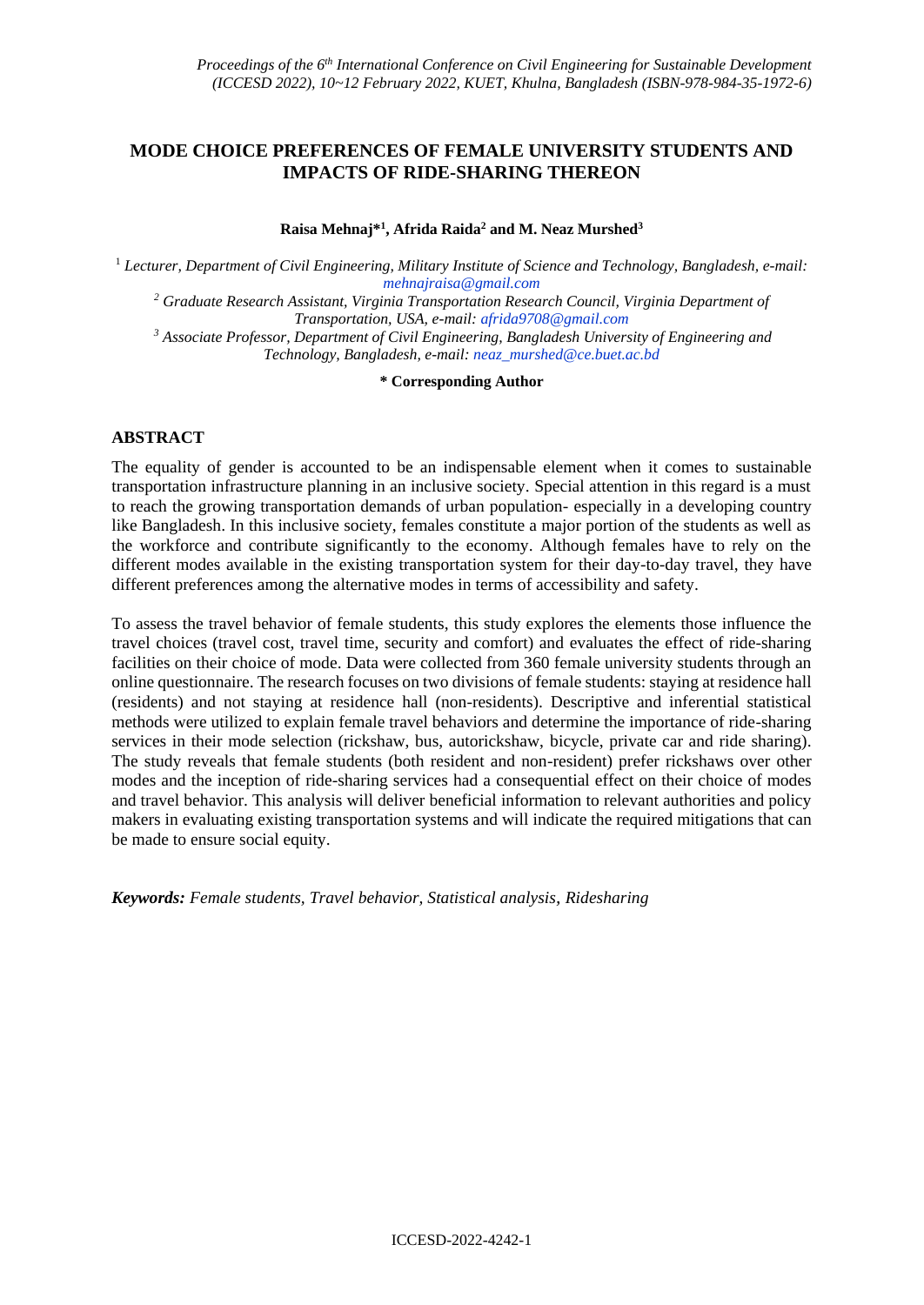*6 th International Conference on Civil Engineering for Sustainable Development (ICCESD 2022), Bangladesh*

# **1. INTRODUCTION**

All genders must be equally involved in the country's growth in order to achieve long-term growth, which is seen in present dominant industries. In our country, it is difficult maintaining with all growing economies of the world by outstripping female population. Although the vast working group is made up of women, the society of Dhaka does not give female residents the mobility indepedence that men are given (Nasrin, 2016). In most poor nations, women's access to better trasnport options is severely restricted. Travel behavior between men and women vary extensively in underdeveloped nations as a result of society and culture (Riverson et al., 2005). Developing agencies (World Bank) are beginning to establish these gender concerns and needs into policies, encouraging borrowers to focus on women's concerns in projects and programs in all levels actively. In addition, the launce of ride-sharing services in Dhaka around 2016 has increased the curiosity of residents and brought about positive changes in their daily commute.

Students make up the majority of the travel population, but are often put aside in travel behavior studies (Khattak et al., 2011). Travel pattern of students of university turn out that it is very complex and characteristic. To adopt a better transport service for students, their travel pattern needs to be evaluated (Limanond et al., 2011). Studies have discovered that safety, travel cost, environment, and travel time are the most affecting elements on the travel behavior of students (Akar et al., 2012). Studies have conducted on the mode choice of female wage earner, but little or no research has been conducted on the mode choice of female students. Therefore, this is important to examine and grasp the traveling behavior of them in order to evaluate the connection between travel mode choices and gender. This survey inspects elements those are familiar to determine students' choice of transportation. This study will also examine the effect of the launch of ride-sharing services on mode choices.

Different socio-economic elements have influences on travel behavior such as gender, education, age, income etc. Female tends to travel short distances alone due to unfavourable environment of our country and that is why they use rickshaw and bus as their comfortable transport system. More women have started to be educated and so traveling of female students is increasing day by day which is a reason to conduct this study. As a citizen of a developing country, wage influences female students' travel behavior, leading them to choose a less expensive form of transportation.

# **2. METHODOLOGY**

An online survey of undergraduate students was conducted at the Bangladesh Institute of Engineering and Technology (BUET), a well-known engineering university in Dhaka to carry out this research. The survey collected student travel information including age, ID, and location (on-campus or off-campus) (Das et al., 2016). The survey included weekly trips, destinations, travel time, preferred mode of transportation, reasons for prioritizing numerous choice questions, whether to use ride-sharing services, reasons for choosing and information about each mode of the trips they used before the ride-sharing service existed. In the survey, students were given the option of picking among rickshaws, buses, auto rickshaws, ride-sharing facilities or bicycles as their preferred means of transportation. Group of nonresident had also private car as a option for their mode choice.

In 2019, 1048 female undergraduate students entered the university. Total 360 responses were gathered through warm reminders and inquiries, with a response rate of 34%. For population size of 1048 and confidence level of 95%, the size of sample needed was 290. To determine the sample size, slovin's formula was applied. Slovin's formula is a random sampling technique to estimate sample size.

$$
n = \frac{N}{1 + N \cdot e^2} \tag{1}
$$

where, *n*=number of sample, *N*=total population and *e*=error of margin). As total population is 1048 and also expected losses exist, significance level 5% has been selected.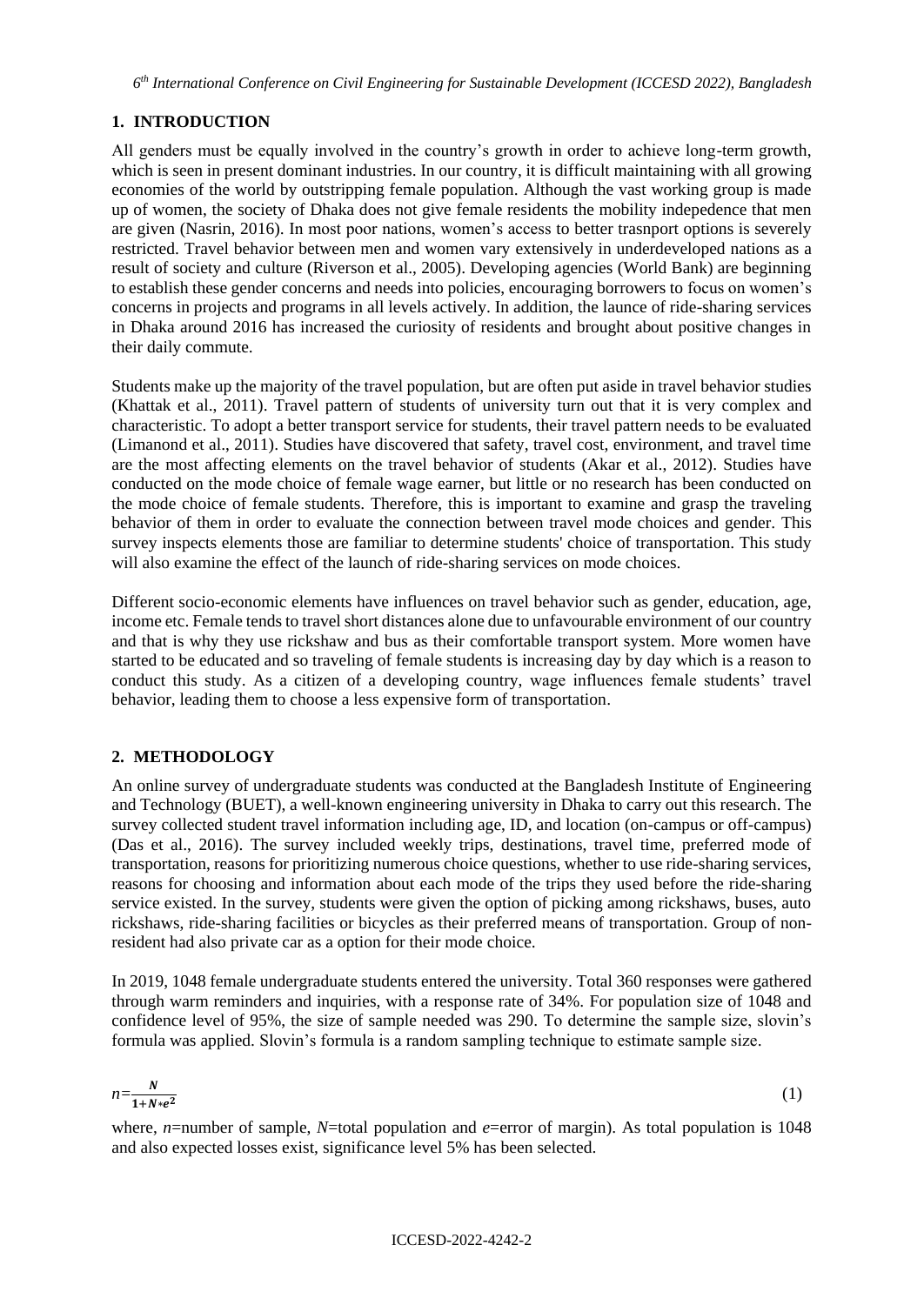The survey data was consisted of two groups: residents and non-residents and was assessed to determine the elements influencing their modal choice and assess their point of view regarding ride-sharing facilities in the city. A precis of statistics of the data was created with charts indicating inclinations of mode choices of them in terms of security, travel cost, travel time, and comfort. The chi-square statistic was applied to this categorical data. In hypothesis testing, chi-square tests are frequently utilized. Taking into account the sample size and the number of variables involved, the test examines the extent of any disparities between the expected and actual results. Degrees of freedom are used in these tests to determine whether a null hypothesis can be rejected based on the overall number of variables and samples in the experiment. The larger the sample size, like with any statistic, the more dependable the result will be.

$$
\chi^2 = \frac{(o_i - \varepsilon_i)^2}{\varepsilon_i} \tag{2}
$$

Where  $O_i$  =observed value,  $E_i$  =expected value and  $\chi^2$  =Chi-squared.

The null hypothesis in this study is that the launch of ride-sharing facilities had no effect on the modal choice of females in both groups, while the alternative one is that it had a significant impact on the modal choice of females in both groups.

# **3. RESULTS AND DISCUSSIONS**

#### **3.1 Descriptive Analysis on Trip Diaries of Non-Resident and Resident Female Students**

The informants were between the ages of eighteen to twenty four, which is typical of most Bangladeshi public university students. Non-residents made up 62.2% of the 360 respondents, while residents made up 37.8%. From the online survey, non-resident students provided their travel time for morning trips (trips from home to university) and evening trips (trips from university to home). Travel time is a concerning factor in every transportation study which is also a key factor in this survey to understand the overall condition of female student travel behavior.

| <b>Time</b> | Morning trip              | <b>Evening trip</b>       |  |  |
|-------------|---------------------------|---------------------------|--|--|
|             | (from home to university) | (from university to home) |  |  |
|             | (total respondents) % of  | (total respondents)%      |  |  |
|             | students                  | of students               |  |  |
| $<$ 15 min  | $(31)$ 13.8 %             | $(12)$ 5.4%               |  |  |
| $15-30$ min | $(65)$ 29 %               | $(27)$ 12.1%              |  |  |
| 30-60 min   | (88) 39.3 %               | (71) 31.7%                |  |  |
| $>60$ min   | $(40)$ 17.9 %             | $(114)$ 50.9%             |  |  |

Table 1: Percentage of non-resident students and their corresponding travel time

From Table 1, it is evident that the percentage of students requiring less than 15 minutes to reach their destination decreases from 13.8% in the morning to 5.4% in the evening. Also, the percentage of students requiring more than an hour to reach their destination increases from 17.9% in the morning to 50.9% in the evening. This is an indication that the severity of traffic congestion is less during the morning period than the evening period in Dhaka. Resident students live on campus, and they do not need to take such tiring trips to travel from their dormitory to university and vice versa. In addition, students were asked to provide information about their trips related to two significant purposes- tuition and recreation. Being students of a renowned university in Dhaka, they spend a substantial portion of their time in providing private tuitions. Table 2 and 3 presents the summary of trips for non-residential female students and Table 4 and 5 presents the summary of trips for residential female students.

Table 2: Trip numbers for tution and recreational purposes for Non-resident group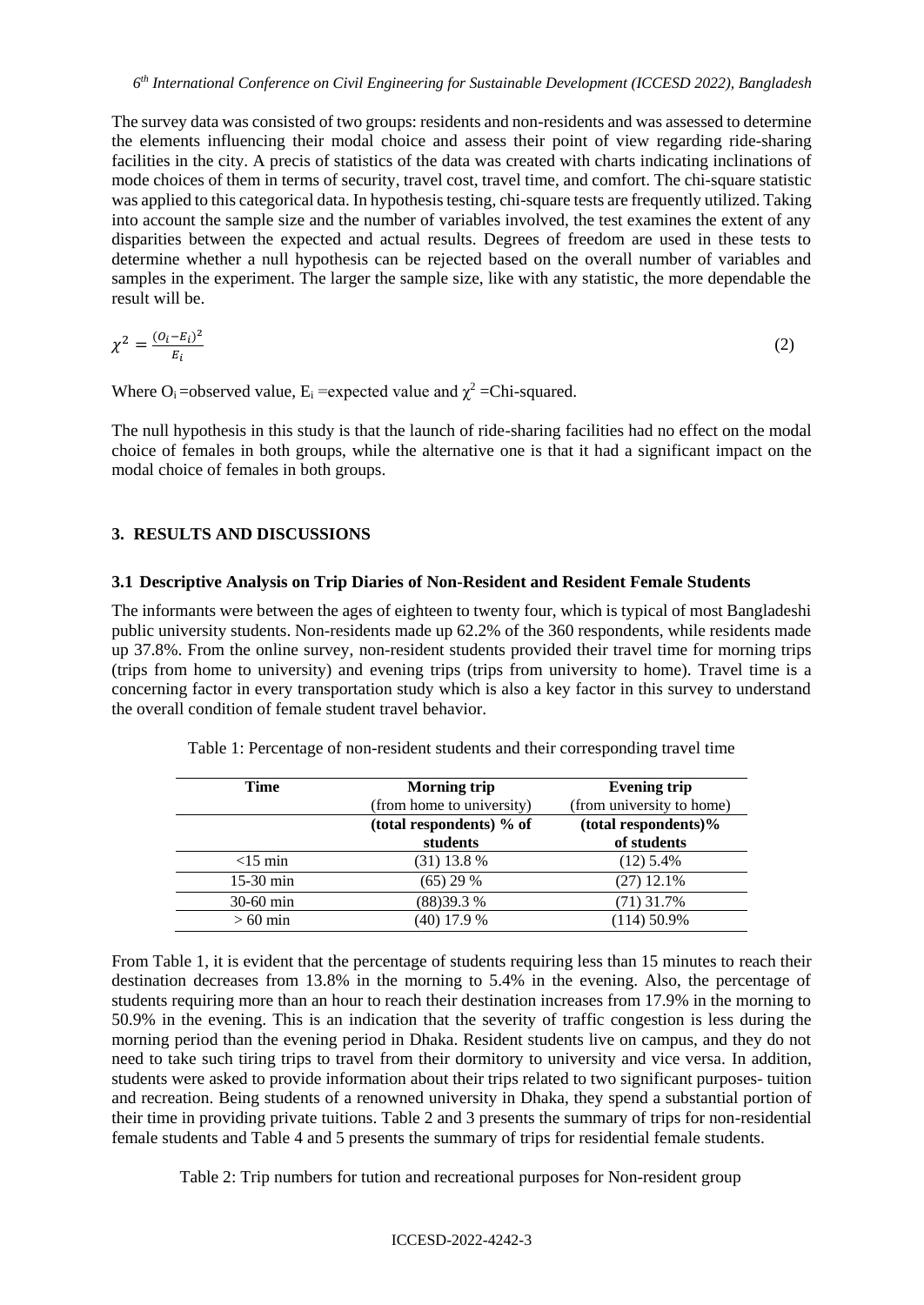| No. of trips (in a | (total respondents) Percentage of students |                             |  |  |
|--------------------|--------------------------------------------|-----------------------------|--|--|
| week)              | <b>Tution Purpose</b>                      | <b>Recreational Purpose</b> |  |  |
|                    | $(99)$ 44.2%                               | $(57)$ 25.4%                |  |  |
| 1-3                | $(61)$ 27.2%                               | (147) 65.6%                 |  |  |
| $4-6$              | (49) 21.9%                                 | $(12)$ 5.4%                 |  |  |
| $7-9$              | $(15)$ 6.7%                                | $(8)$ 3.6%                  |  |  |

Table 3: Travel time for tution and recreation related trips for Non-resident female students

| <b>Travel time</b> | (total respondents) Percentage of students |                             |  |  |
|--------------------|--------------------------------------------|-----------------------------|--|--|
|                    | <b>Tution Purpose</b>                      | <b>Recreational Purpose</b> |  |  |
| $0-15$ min         | (166) 74.1%                                | (62) 27.7%                  |  |  |
| $15-30$ min        | (40) 17.9%                                 | $(39)$ 17.4%                |  |  |
| $30-60$ min        | (18)8%                                     | $(76)$ 33.9%                |  |  |
| $>60$ min          |                                            | (47) 21.0%                  |  |  |

Table 2 shows that the number of students who do not provide private tuition is maximum which may be related to safety reasons since gender issue has a great impact on the difference of travel behavior of man and woman (Pourhashem et al., 2019). Also, female students feel less safe and comfortable to travel longer distances for providing private tuitions. Most of them prefer locations close to their own homes so that they can minimize their travel times. As a result, 0 to 15 minutes travel time group consist of the highest percentage of female students. On the contrary, recreational purposes include spending time with family, shopping, sight seeing, extra-curricular activities etc. From table 2 it is seen that 65.6% of non-resident students on average make 1 to 3 recreational trips per week and 33.9% of the recreational trips takes about 30 to 60 minutes (the highest percentage).

Table 4: Trip numbers for tution and recreational purposes for Resident group

| No. of trips (in a<br>week) | (total respondents) Percentage of students |                             |  |  |  |
|-----------------------------|--------------------------------------------|-----------------------------|--|--|--|
|                             | <b>Tution Purpose</b>                      | <b>Recreational Purpose</b> |  |  |  |
| 0                           | (66) 48.5%                                 | $(99)$ 44.2%                |  |  |  |
| $1-3$                       | $(42)$ 30.9%                               | $(61)$ 27.2%                |  |  |  |
| $4-6$                       | $(22)$ 16.2%                               | $(49)$ 21.9%                |  |  |  |
| $7-9$                       | $(6)$ 4.4%                                 | $(15)$ 6.7%                 |  |  |  |

Table 5: Travel time for tution and recreation related trips for Resident female students

| <b>Travel time</b> | (total respondents) Percentage of students |                             |  |  |  |
|--------------------|--------------------------------------------|-----------------------------|--|--|--|
|                    | <b>Tution Purpose</b>                      | <b>Recreational Purpose</b> |  |  |  |
| $\theta$           | $(65)$ 47.8%                               | $(99)$ 44.2%                |  |  |  |
| $5-15$ min         | $(19)$ 14\%                                | $(67)$ 29.9%                |  |  |  |
| $15-30$ min        | $(16)$ 11.8%                               | $(40)$ 17.9%                |  |  |  |
| $30-60$ min        | (36) 26.5%                                 | (18) 8%                     |  |  |  |

Same information can also be driven from the resident female students' data which has the same scenario as non-resident students for zero private tuitions from Table 4. It turns out that 26.5% students spend 30 minutes to 60 minutes time for tuition purpose. Table 5. gives the impression that more resident students spend weeks without any recreational related trips than non-resident students. They spend more time in the dormitory (away from their own home) than outside. Among the resident students going for recreational trips, 29.9% of them make short trips between 5 to 15 minutes which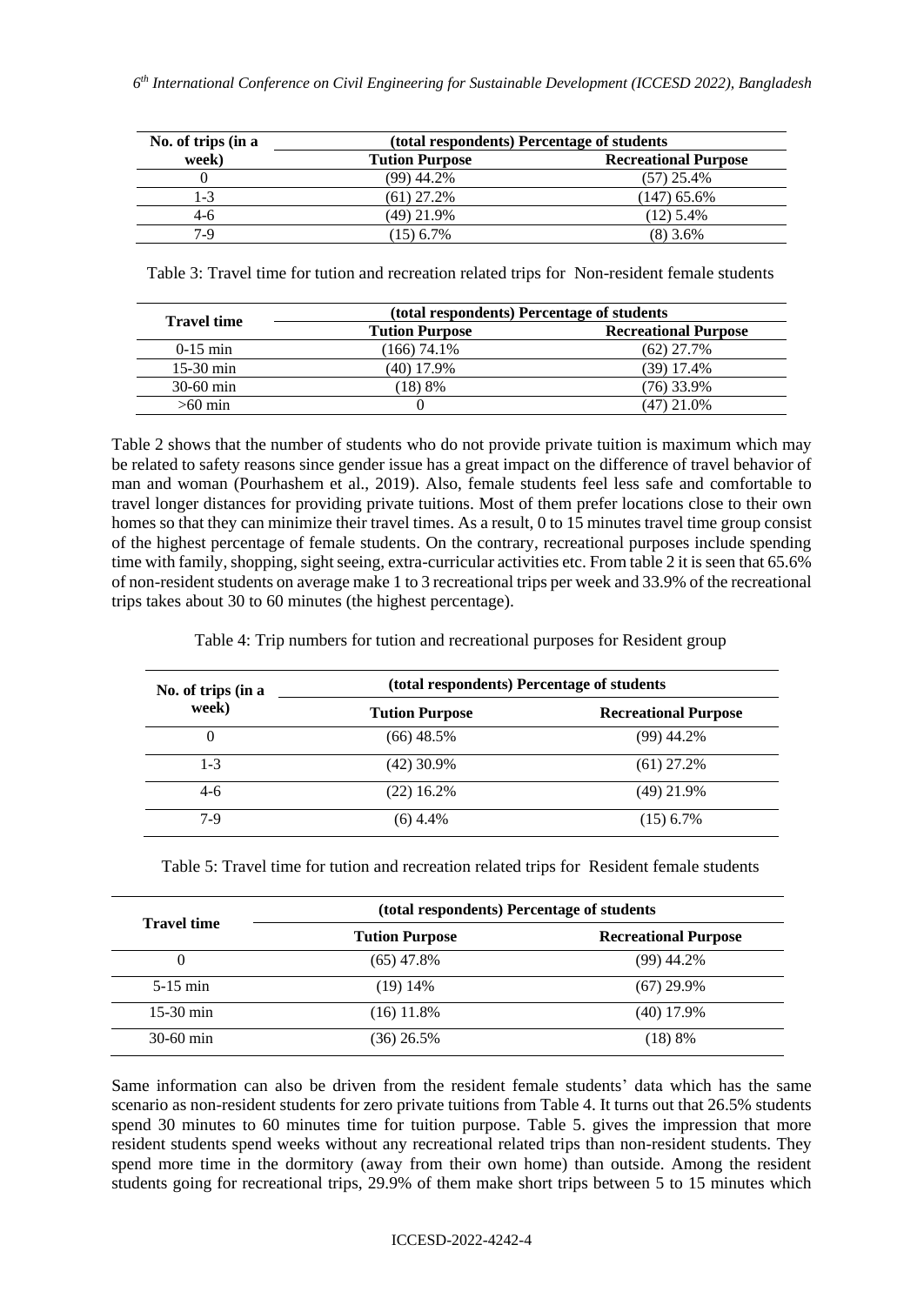indicates that resident female students do not travel long distance from their dormitory. On the contrary, the second highest percentage (26.5%) of female students for tuition trips suggests that they travel long distances for providing private tuitions.

# **3.2 The Influence of Various Elements on Female University Students' Mode Choice-Both Resident and Non-resident**

The students were asked to choose one of four primary elements in the survey (travel time, travel cost, comfort and security) that were essentially accountable to determine modal choice, as shown in Figure 1. With 59.8% of non-residents and 64.7% of residents saying that comfort was the most important element influencing their choice, both groups of students agreed that it was the most important factor. Although comfort of mode has always been important, it is rarely explicitly incorporated as a strategy parameter in analytical approaches applied in data analysis. So, it is a key to predict the modal choice of females (Algers et al., 1975). As women are not safe in public transport of our society (Brac, 2018), it is predictable that comfort is the main key factor of transportation of female students.



Figure 1: Differences in resident and non-resident female students' modes of transportation established on (i) travel time, (ii) travel cost, (iii) security, and (iv) comfort.

Figure 1 shows that both groups percieve rickshaws to be the safest and most cost-effective mode of transportation. Females and people of low and middle income groups are probably to be marginalized if rickshaws are outlawed. They have long been the principle form of transportation for the majority of Dhaka residents. (Hossain & Susilo, 2011). It is due to the fact that rickshaws can be found in almost every region of the city and rates are frequently low because of cheap manpower, low finance, and low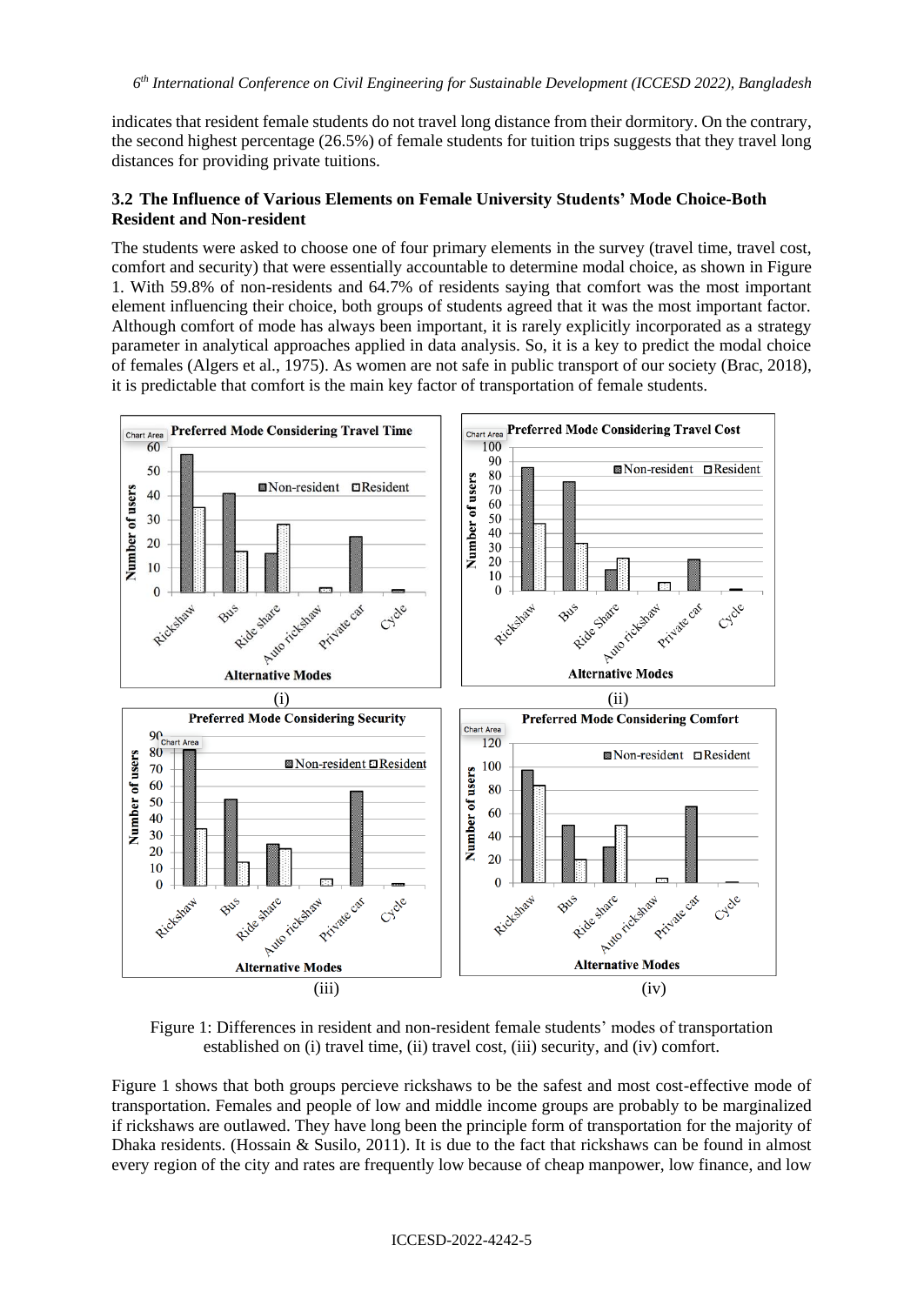operation and maintenance costs. Socio-economic condition of our country has affected the modal choice of female students. Because of the unwelcoming environment existing in our country, females tend to choose more comfortable transport (e.g. rickshaw) which offers them safety as well as less fare which is also a governing factor because of living of standard in a developing country like Bangladesh. Bicycles were reported to be the least utilised means of transportation by both groups. This could be due to the lack of separated bike lanes in the city as well as the likelihood of being assaulted on the road.

### **3.3 The Consequences of Ride-sharing Services on the Female Students' Travel Patterns**

Ride-sharing facilities have gone mainstream among women due to two primary elements: safety and comfort. It is a relatively recent invention in Bangladesh but it is gaining popularity. It is discovered that most female users have a favourable opinion of ride-sharing facilities. In Dhaka, harrassment of women on public transport is fairly widespread. Ride-sharing business strive to provide excellent service, which benefits both drivers and passengers (Hoque & Saumi, 2021).

The chi-square test was used for both group of students in order to determine the effect of shared mobility services on their mode choice. Participants were asked to estimate their trips in a week after and before ride-sharing facilities were lauched as part of research survey. Given the time difference between the two estimations, an increase in travels is predicted over this period. Tables 6 and 7 indicate the expected number of trips by participants after and before the lauch of ride-hailing facilities. Nonresident students had a 41.9% increase, while resident students saw an 85.9% increase. The expected trip number for the available modes after the introduction of ride-sharing facilities was estimated using a 41.9% and 85.9% growth in frequency of trips for non-residents and residents correspondingly, and evaluated by comparing to the observed number of trips in order to conduct the chi-square test.

| Alternative modes | <b>Before</b><br>launch | After<br>launch<br>(Observed,<br>x1) | After<br>launch<br>(Expected,<br>$\mathbf{x}2)$ | <b>Percentage</b><br>change<br>from<br><b>Expected</b><br>estimation<br>(%) | $Chi-$<br>square<br>(p-value) | <b>Remarks</b>                    |
|-------------------|-------------------------|--------------------------------------|-------------------------------------------------|-----------------------------------------------------------------------------|-------------------------------|-----------------------------------|
| <b>Rickshaw</b>   | 109                     | 154                                  | 155                                             | $-0.65$                                                                     |                               |                                   |
| <b>Bus</b>        | 76                      | 99                                   | 108                                             | $-8.33$                                                                     | 35.30<br>(<0.05)              | $\chi^2 > \chi^2$ <sub>0.05</sub> |
| Auto rickshaw     | 23                      | $\Omega$                             | 32                                              | $-100.00$                                                                   |                               |                                   |
| <b>Bicycle</b>    | 3                       |                                      | 4                                               | $-75.00$                                                                    |                               | <b>Null</b>                       |
| Private car       | 61                      | 92                                   | 87                                              | 5.75                                                                        |                               | hypothesis                        |
| Ride-sharing      | $\Omega$                | 40                                   | $\theta$                                        | $\qquad \qquad \blacksquare$                                                |                               | rejected.                         |
| Total             | 272                     | 386                                  | 386                                             |                                                                             |                               |                                   |

Table 6: Calculation of chi-square test value for non-resident female group using significance level of 5% with degree of freedom of 4 (after and before launch of ride-sharing facilities).

Table 7: Calculation of chi-square test value for resident female group using significance level of 5% with degree of freedom of 3 (after and before launch of ride-sharing facilities).

| <b>Alternative modes</b> | <b>Before</b><br>launch | After<br>launch<br>(Observed,<br>x1) | After<br>launch<br>(Expected,<br>x2) | <b>Percentage</b><br>change<br>from<br><b>Expected</b><br>estimation<br>$($ %) | Chi-<br>square<br>(p-value) | <b>Remarks</b>                    |
|--------------------------|-------------------------|--------------------------------------|--------------------------------------|--------------------------------------------------------------------------------|-----------------------------|-----------------------------------|
| <b>Bus</b>               | 46                      | 99                                   | 85                                   | 16.47                                                                          |                             |                                   |
| <b>Rickshaw</b>          | 93                      | 119                                  | 173                                  | $-31.21$                                                                       | 37.63<br>(<0.05)            | $\chi^2 > \chi^2$ <sub>0.05</sub> |
| Auto rickshaw            | 14                      | 8                                    | 26                                   | $-69.23$                                                                       |                             |                                   |
| <b>Bicycle</b>           | 3                       | $\Omega$                             | 6                                    | $-100.00$                                                                      |                             |                                   |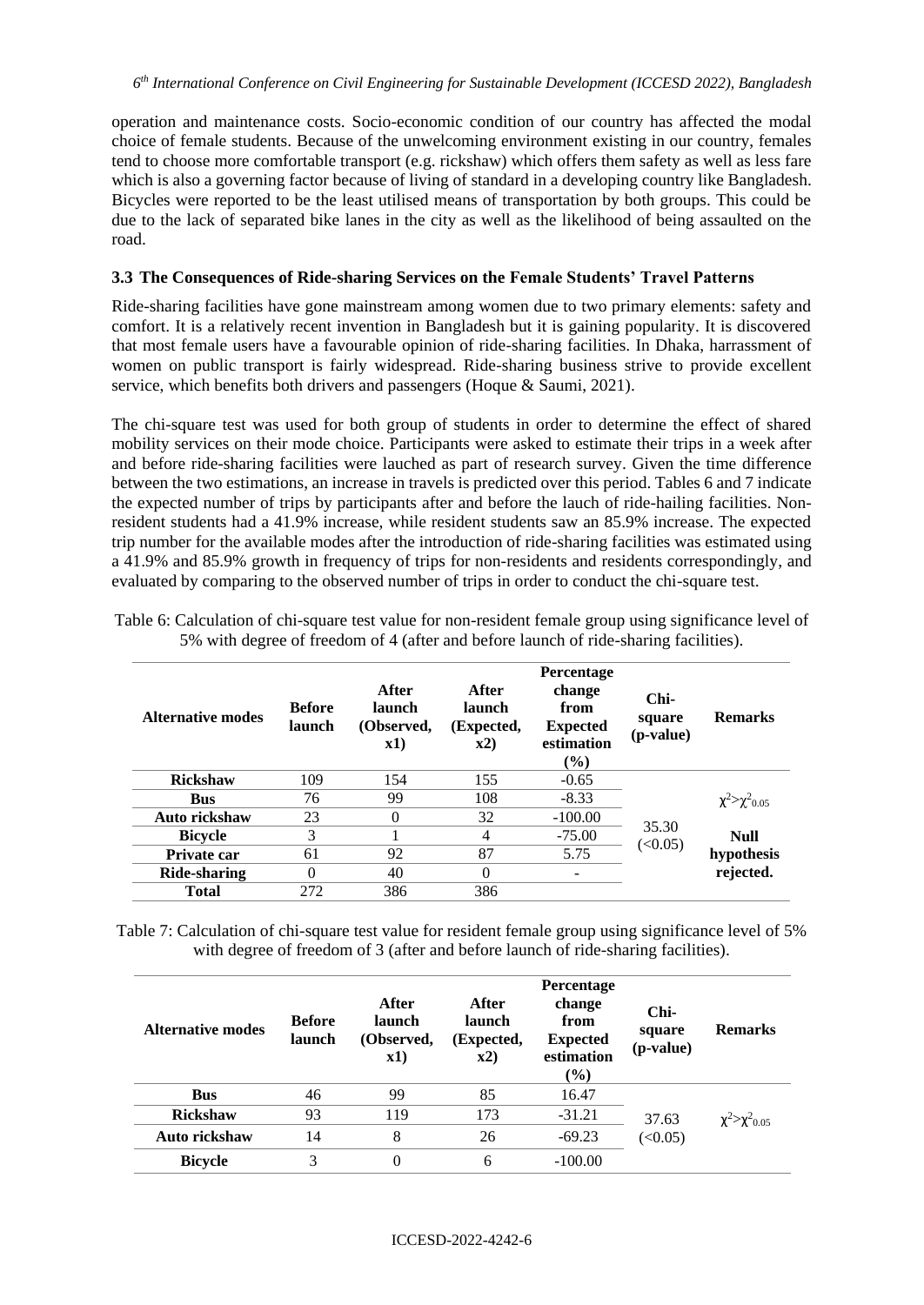| Ride-sharing |     | $\overline{\phantom{a}}$ | - | Null                    |
|--------------|-----|--------------------------|---|-------------------------|
| Total        | 290 | 290                      |   | hypothesis<br>rejected. |

Degree of freedom is selected by n-1 where n=number of alternative modes excluding ride sharing services. The p-values for both groups of students are indicating that the null hypothesis has a less than 5% chance of being true. This shows that there has been a considerable variation in female students' mode choices since ride-sharing facilities are established in Dhaka.

Table 6 shows an icrease of trips by private car about 5.75% which is clearly a result of economic growth of our country. It also manifests a considerable drop in the trip number taken by auto rickshaw (100.00%), bicycle (75.00%) and bus (8.33%) by non-resident female students because of emergence of ride-sharing facilities and economic growth. The most striking variations were perceived in the modal selection in resident group. All existing means of trasnportation have lost a significant portion of market share to ride-hailing facilities. Bicycles were not a viable means anymore and they lost their whole share of journeys, followed by rickshaws and auto rickshaws, which lost 31.21% and 69.23% of trips correspondingly. Bus facilities, on the other hand, had a 16.47% rise in trips. This is especially true for resident group, who do not have access to private vehicles like non-resident students.

#### **4. CONCLUSIONS**

The major goal of this analysis is assessing the mode choice of an educated but underprivileged group of female of our country. The travel pattern of this less affluent sector of society is shown through data derived from the analysis of travel diaries and influencing elements. The study is able to pinpoint the major positive effects that ride-sharing services have on females' mode of transportation. Because they live away from their families and do not have access to own vehicles, resident students benefited the most from ride-sharing services. The strength of this study is its capacity to aid policymakes in formulating appropriate regulations to transform present transportation framework in a fair form so that female and male students receive the equal degree of system. Furthermore, because this study employed data from a single higher educational institution, there is room for more research including multiple institutions and contexts.

### **ACKNOWLEDGMENTS**

The authors acknowledge the relentless assistance of everyone including respected teachers and cooperative students without whom this study would not have been possible.

#### **REFERENCES**

- Akar, G., Flynn, C., & Namgung, M. (2012). Travel choices and links to transportation demand management. Transportation Research Record, 2319, 77–85. https://doi.org/10.3141/2319-09
- Algers, S., Hansen, S., & Tegner, G. (1975). Role of Waiting Time, Comfort, and Convenience in Modal Choice for Work Trip. Transportation Research Record, 534, 38–51.
- Brac. (2018). 94% women victims of sexual harassment in public transport. https://www.brac.net/latestnews/item/1142-94-women-victims-of-sexual-harassment-in-public-transport
- Das, R., Vishal Kumar, S., Prakash, B., Dharmik, & Subbarao, S. S. V. (2016). Analysis of university students travel behaviour: En route to sustainable campus. Indian Journal of Science and Technology, 9(30). https://doi.org/10.17485/ijst/2016/v9i30/99246
- Hoque, M. M., & Saumi, B. H. (2021). Sharing economy services in Dhaka: a change towards women's perception of commuting. Rajagiri Management Journal, ahead-of-print(ahead-of-print). https://doi.org/10.1108/ramj-08-2020-0048
- Hossain, M., & Susilo, Y. O. (2011). Rickshaw use and social impacts in Dhaka, Bangladesh. Transportation Research Record, 2239, 74–83. https://doi.org/10.3141/2239-09